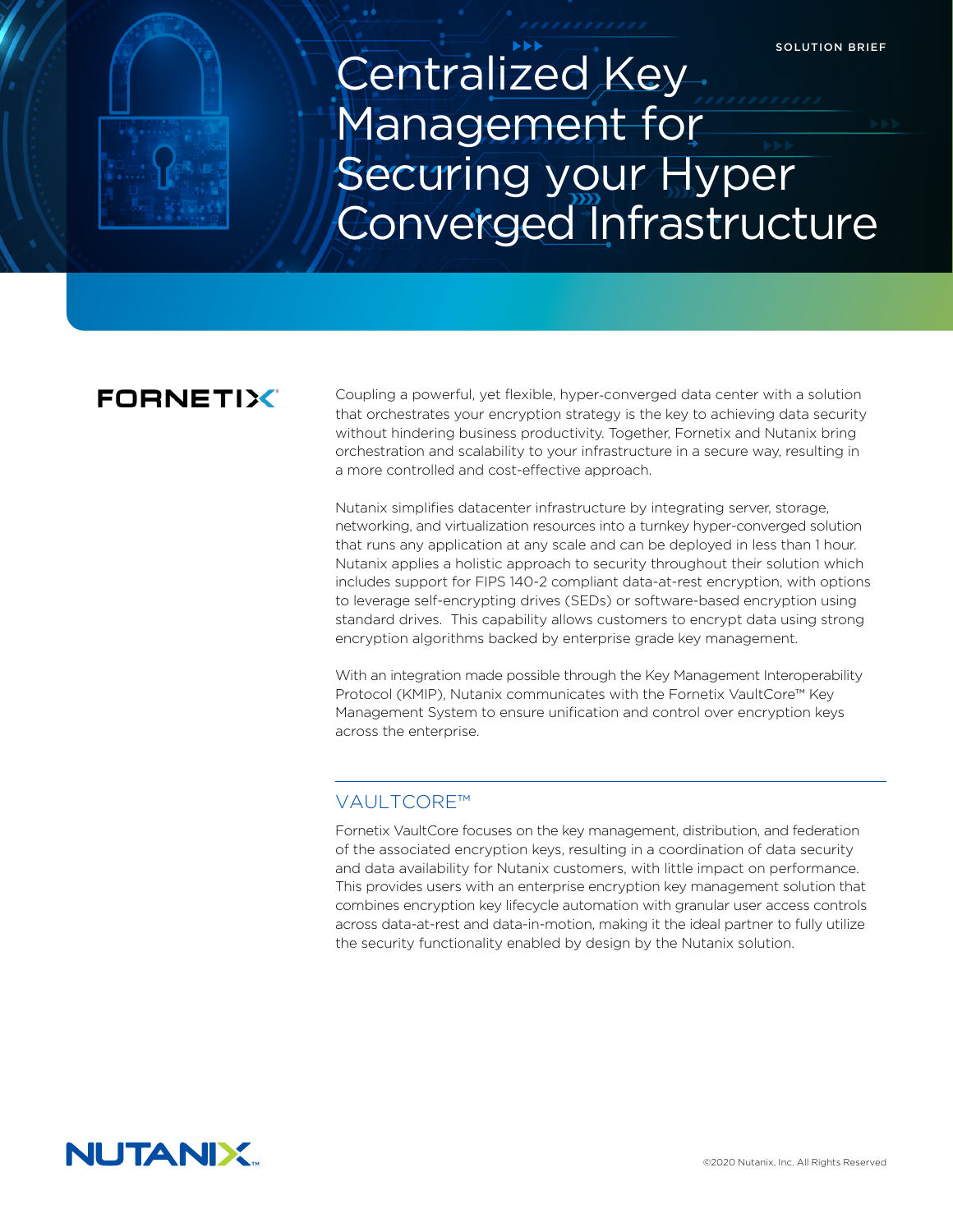# SOLUTION ARCHITECTURE



Figure 1 – Graphic above demonstrates how the integration between Nutanix and Fornetix supports flexibility and high availability, while powering data-at-rest encryption.

# KEY SOLUTION BENEFITS

Together Nutanix and Fornetix help you to achieve data security by delivering an enterprise encryption key management solution that provides:

#### • Security Shaped by Trusted Standards -

Nutanix and Fornetix both utilize KMIP to allow for simplistic deployment. KMIP provides a comprehensive protocol for communication across various key management environments, reducing costs and increasing efficiency of heterogeneous devices and applications. VaultCore is built on the concept of interoperability through vetted and understood industry standards, leading to heightened organizational security governance and maximizing business productivity.

#### • Scalability Without Affecting Performance -

Manage 10's of millions of keys utilizing one VaultCore appliance with little impact on network performance. When adding additional storage and compute abilities to the Nutanix Cloud Platform VaultCore's capabilities provide everything you need to easily scale to protect sensitive data across your infrastructure.

### • Alignment of Business Processes with Simplified and Centralized Key Management –

Fornetix VaultCore helps coordinate encryption key lifecycle activities with applications, communications, and infrastructure management. By coordinating these resources with the rest of the enterprise, the monitoring of key utilization becomes aligned with other components of policy, enterprise monitoring, and management functions. This makes encryption more accessible and operationalizes it as a service. Key management then becomes an integral component of mission management, placing encryption in line with other aspects of secure data and communications environments.

#### • FIPS 140-2 Out-of-the-box Compliance –

Comply with FIPS 140-2 Level 2 requirements with a physical tamper proof Fornetix VaultCore appliance.